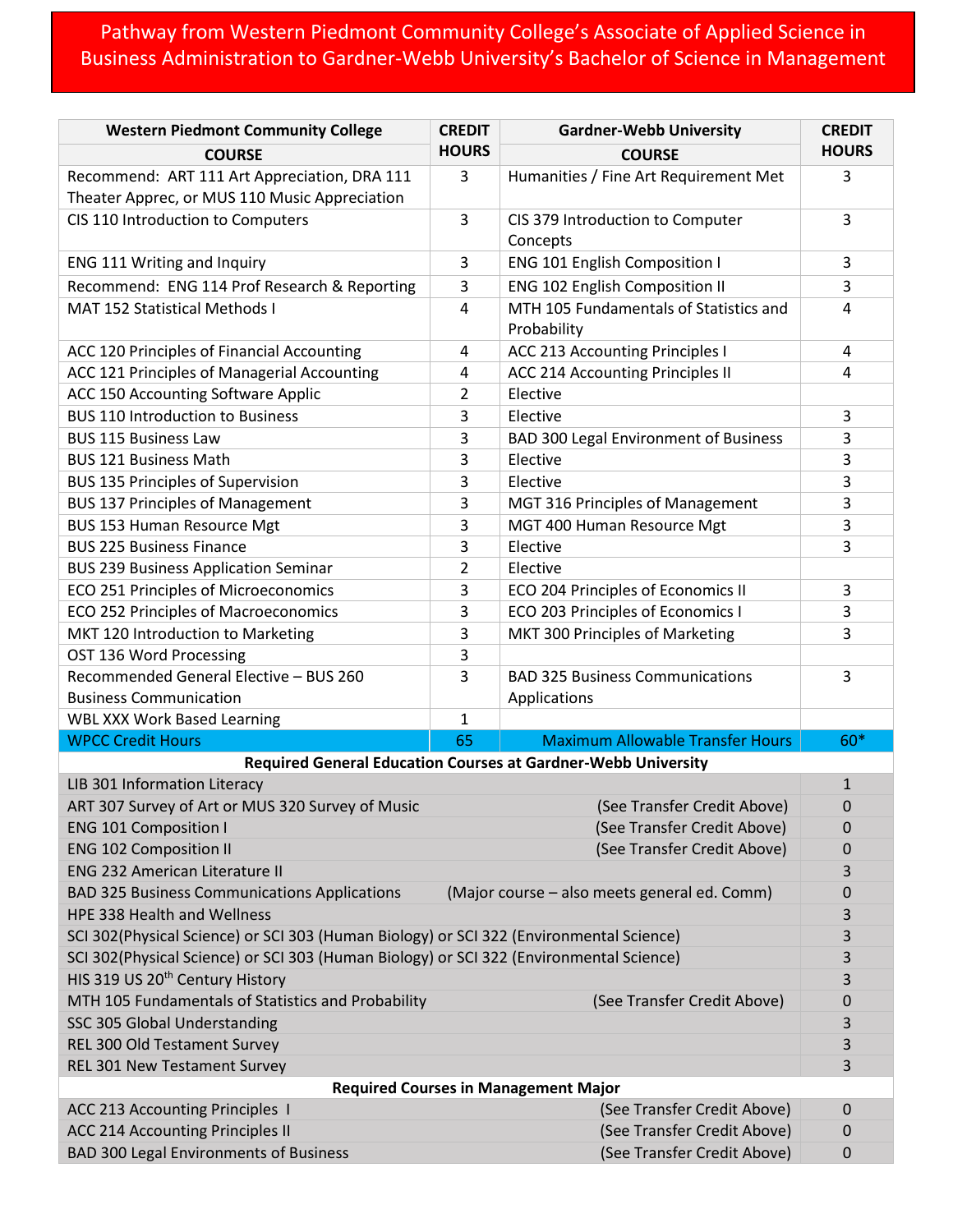|                                                    |                             | 3                       |  |  |
|----------------------------------------------------|-----------------------------|-------------------------|--|--|
|                                                    |                             | 3                       |  |  |
|                                                    |                             | 3                       |  |  |
|                                                    |                             | 3                       |  |  |
|                                                    |                             | 3                       |  |  |
|                                                    | (See Transfer Credit Above) | $\Omega$                |  |  |
|                                                    | (See Transfer Credit Above) | 0                       |  |  |
|                                                    |                             | 3                       |  |  |
|                                                    | (See Transfer Credit Above) | 0                       |  |  |
|                                                    | (See Transfer Credit Above) | 0                       |  |  |
|                                                    |                             |                         |  |  |
|                                                    | (See Transfer Credit Above) | 0                       |  |  |
|                                                    |                             | 3                       |  |  |
|                                                    |                             | 3                       |  |  |
|                                                    |                             | 3                       |  |  |
| <b>Elective Hours - Choose Three</b>               |                             |                         |  |  |
|                                                    |                             | 3                       |  |  |
| MGT 330 Industrial Supervision and Labor Relations |                             | 3                       |  |  |
|                                                    | (See Transfer Credit Above) | 0                       |  |  |
|                                                    |                             | 3                       |  |  |
|                                                    |                             | 3                       |  |  |
|                                                    |                             | $\overline{2}$          |  |  |
|                                                    | <b>Gardner-Webb Hours</b>   | 60                      |  |  |
|                                                    | <b>Total Hours</b>          | $120*$                  |  |  |
|                                                    |                             | <b>Management Hours</b> |  |  |

## **ACADEMIC GUIDELINES**

1) A student can receive transfer credit for courses according to this list of equivalencies set forth within the attached Transfer Plan. To receive credit for a course, a student must have earned a "C" 2.0 or better in that course. Other courses taken will be evaluated for transfer on a course by course basis by the Gardner-Webb University Registrar Services.

2) Students who do not have transfer credit for ENG 101, will need to register for this course during their first semester.

3) Enrollment in LIB 301 is mandatory each semester until the course is successfully completed.

4) Grades of "C" (2.0) or higher are required on all major courses.

5) A "C minus" or lower will not meet graduation requirements and the course will need to be repeated at GWU.

6) A minimum grade point average of 2.00 on a 4.00 scale is required for graduation on all course work attempted at GWU (see institution GPA).

7) Completion of a minimum of 60\* credit hours with Gardner-Webb is required to be considered for graduation honors.

8) Students transferring from accredited two-year colleges may transfer up to 60\* semester hours. Students are required to complete a minimum of 60\* credit hours at senior (4-year) colleges or universities, with at least the final 30\* hours with Gardner-Webb.

9) Students must complete at least 120\* total semester hours and meet all curriculum requirements in order to be eligible for graduation.

10) The student bears the final responsibility for the selection of a program of study and adherence to all the published regulations and requirements of the University, including the requirements for graduation.